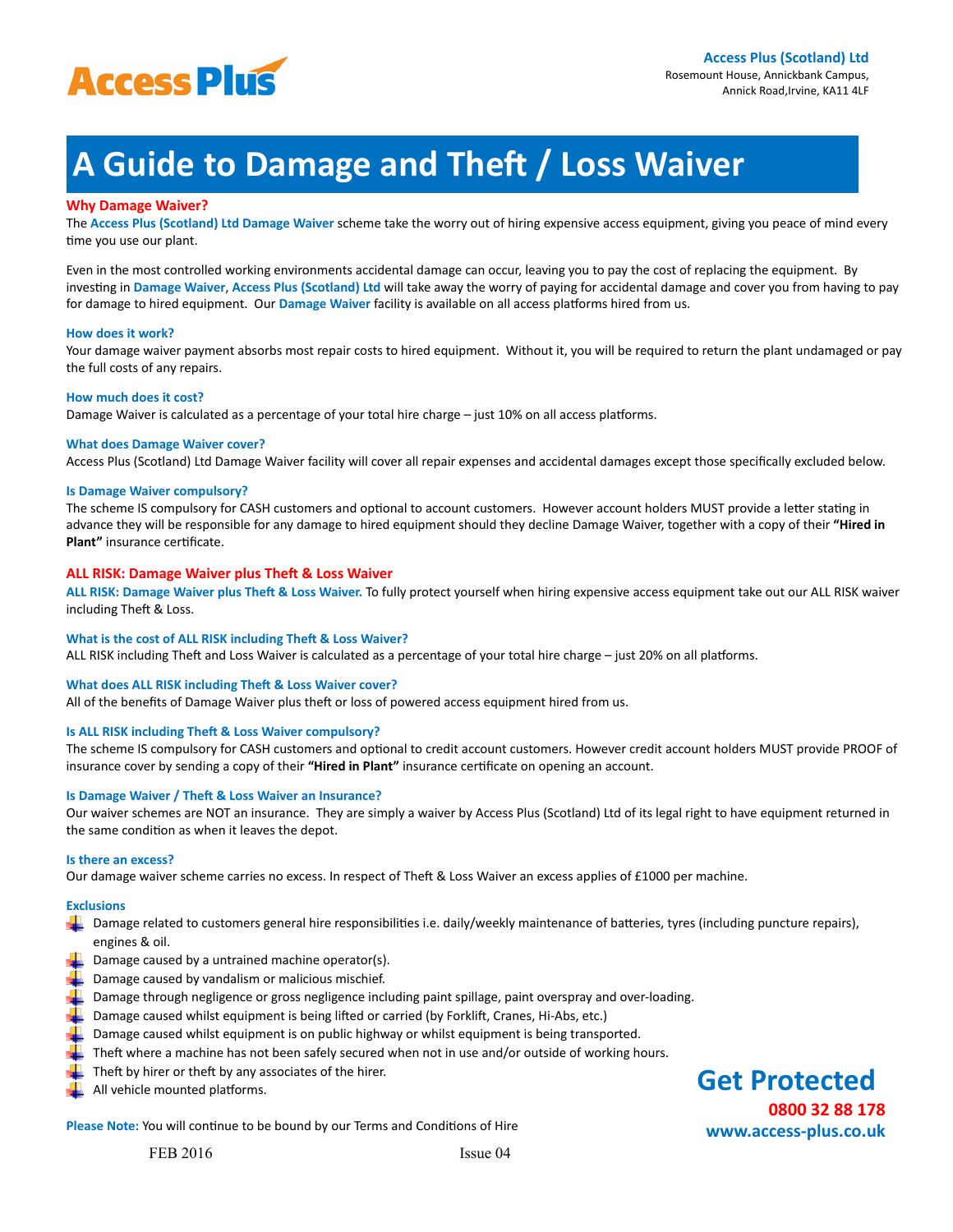# **SPOA General Conditions of Hire**

### **1. Definitions (a) In these Conditions:-**

- 
- "Delivery" means when the Plant is uplified by the Hirer from the Owner's depot or delivered to the Hirer's site or other delivery location agreed between the Owner and the Hirer.<br>"Hire Charges" means the various charges d
	-
	-
- 

**Access Plus** 

- 
- 

### 2. **General**

(a) These Conditions shall be incorporated into an shall opern each contract ("the Contract") for the hime of Plant entered into between the Sweet the Conditions such exclude these Conditions, such excludions, such excludi

### 3. **Period of Hire**

- 
- 
- 
- 
- (a) In these Conditions, unless the context otherwise requires, the time of commencement of the Period Filte is:<br>(i) in a case where the Plant is collected by the Hirer from the Owner's depto or elsewhere, the time of comm

### 4. **Ownership and Risk**

(a) The Plant shall remain the property of the Owner at all times.<br>(b) Subject to these Conditions, risk in, and liability for loss or damage to, Plant supplied by the Owner to the Hirer shall pass to the Hirer at the time

### 5. **Notification of Defects, Safe Keeping of Plant**

- 
- (a) Notification of Defects. The Hirer or his representative shall inspect the Plan to n Delivery. The Plant shall be decement of save for latent defects and defects and defects and resonably ascertainable by inspection) a
- presumed to have been caused maliciously or mischievously and the onus of rebutting that presumption will be on the Hirer, in the Dumer here then the Owner or allowing the Owner or allowing the Owner access to uplift it, w

6. Breakdown or stoppage of any one literoid on 5(a), any breakdown or unsatisfactory working of Plant must be notified to the Owner within 24 hours of its discovery by the Hirer or his representative. Breakdown time claim

(a) Provided notification has been made to the Owner in accordance with these Conditions, the Hirer's only reductor from any stoppages for normal working repairs or due to breakdown of Plant caused by an inherent fault or

The Hirer shall allow the Owner, his representatives or insurers access to the Plant at all reasonable times for the purposes of inspecting, testing, adjusting, repairing or replacing it. 9. **Hirer's Responsibilities**

(a) Except as otherwise provided in Conditions 5 & 6, the Hirer shall inehumburse the Owner for and the Duting and other share to the Bland (air way and learn in the part of the Bland in Conditions by faint in the solicy o

### 10. **Indemnity to Owner**

Where an operator is provided with the Plant, he shall work under the supervision and instructions of the Hirer or his representative who shall nde eand relievat the where and not enter than the operator to operate the Pla

### 11. **Protection of Owner's Rights**

(a) The Hirer shall not sell, sub-let, hire, assign, grant security over, deal with or part with possession or control of the Plant, or attempt to do so without the Owner's prior consent in writing.<br>(b) The Hirer shall not

### 12.**Charges**

(a) (1) Where the Plant is hired at a rate per Working Week the charge is based on a maximum of 39 hours per Working Week unless otherwise stated (Hours worked in excess of that maximum shall be charged pro-rata);

(2) Where the Plant is hired on a basis of a rate per day the charge is based on a maximum of eight hours per day (except Friday which shall be seven hours) unless otherwise stated (Hours worked in excess of that maximum s

(3) Where the Plant is hired with an operator on the basis of a composite rate per Working week or per day of a minimum or specified number of hours, any time for which it is working in excess of those hours shall be paid

(e) Other Costs

(i) Any consumable they the operator in travelling to and from the Owner's depot or his home to the Hirer's site shall be charged to the Hirer.<br>(ii) Any consumable item, such a forecase supplied by the Owner shall be charg

13.**Determination of Responsibility for Hire Charges**

(a) The Hire Charges shall run from the time of commencement of the Period of Hire until:-<br>(i) where the hire is for a fixed period, the expiry of that fixed period: where the hire is continued affer the Pland off the fixe respect of any period where there is delay in delivery or uplift which is not due to any act or omission of the Owner.<br>14 Termination

ii) the cost of all repairs to the Plant required as at the date of termination (other than those for which the Owner has assumed responsibility under Condition 6).<br>(d) Termination of the Contract pursuant to Conditions 14

14 Termination<br>
(i) If the Hirer constrained by other sums payable under the Contract when they become due (whether demanded or not);<br>
(ii) falls to pay any Hire Charges or other sums payable under the Contract when they b

FEB 2016 **ISSUE 04** AP-D-342